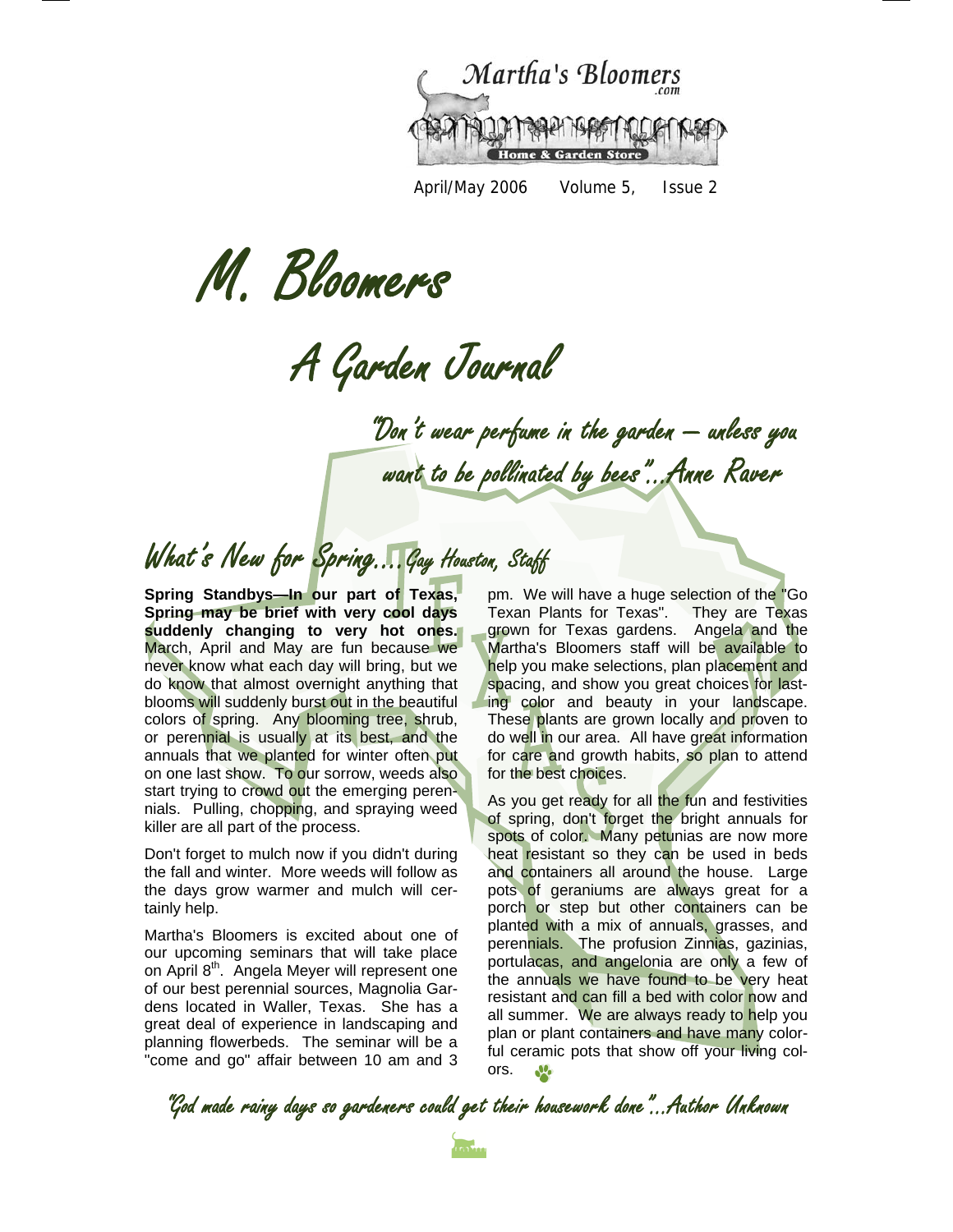# The Spring Garden…Vickie Deike, Staff

**The Spring Garden...my favorite springtime plants are the ones that bloom the earliest!**  As soon as the first bit of warm weather comes, I'm out inspecting the garden. When that first bloom appears it is so exciting, not only my husband, but the dog and cat have to come out and marvel at it with me. And then a boastful phone call is made to my mother. Needless to say I like to incorporate some early bloomers into the garden to help herald in Spring. The following are a few that I enjoy and are versatile enough to fit into most gardens.

The plant that I can count on every year for an early show has been the pincushion flower, blooming as early as Valentine's Day. It's a small plant, spreading to 18" wide and only 12" tall. Its shape is similar to a pincushion stuck full of pins, hence the name. The flowers are pale blue to pale purple. It will flower heavily all spring. The heat of the summer can be hard on it, so it would be a good idea to place it where it will get some afternoon shade.

Verbenas seem to be the most popular plant of the spring. There are so many varieties and colors to choose from. The most trouble-free verbenas are the Fushia Moss Verbena and the

Homestead Purple Verbena. The Fushia Moss Verbena has a split leaf giving it a fine texture. It is an aggressive grower, 4'x4' would be a modest size for one plant. It is an excellent sharing plant because the nodes of its braches put down roots which can then be dug up and transplanted as a new plant. The Homestead Purple Verbena has a rich purple flower, a nice compliment to the more typical pinks and yellows in the garden. It has a larger leaf and is not quite as dark green as the Fushia Verbena. All verbenas will benefit from a few shearings during the summer.

Who doesn't love a daisy? It is such a cheery little guy. The Blackfoot Daisy is a Texas native, is heat and drought tolerant, deer resistant, and blooms its little heart out. It is petite, only 1'tall by 2' wide and starts blooming in March until frost. Plant several together for a soft, white blanket effect that has a spreading habit which looks the best when spilling over a wall or a boulder.

There are of course more plants that are great for the spring. To find something that will work for your specific situation just stop into Martha's Bloomers. There are new plants coming in every week.

### Garden Collectibles...Sabrina Mayfield, Staff

**Watering cans are an item that never seem to go out of style, and are growing more popular all the time.** Whether they are used in a garden or kept as a collector's item, there is something very nostalgic about them.

Watering cans have been around for thousands of years. One of the first pictorial records of a watering container, known then as a "watering" pot", dates back to the 1400's. Sturdy clay pots were used to haul water to and from the watering source to the garden. By the early 1700's, the term "watering can" first appeared. The watering cans were being made out of copper, and a few were made out of brass. In 1886, founder John Haws obtained a patent for an improved watering can. It was easier to carry and to tip. He replaced the top mounted handle with a single round handle at the rear. It was a watering can designed with perfect balance, and to be used without any strain on the gardener. To this day, the original design has not been altered in any major way.

Depending on your needs, you can choose either a simple spout, or a shower head style,

called a "rose", (a device like cap with small holes) to break up the stream of water into droplets. Watering cans can be easier to use than the garden hose, and they deliver water more accurately than a sprinkler system. For the gardener who enjoys taking time to relax in the garden there is something nostalgic about using a good ole watering can.

For the collector of watering cans, you can find plenty of unique styles to form your collection. From small to large, plastic to the old galvanized cans, collecting watering cans has become fun to do. Especially finding an antique watering can. Prices range from \$25 to \$100 or more for the very unusual ones. Some cans to watch for are those made by the Haws Co., and Wheeling.

No matter if you are a regular watering can gardener, or just a collector, there is something wonderful about giving the gift of water. Whether the can is used or not. It gives us the knowledge that "Gardening is a way of showing that you believe in tomorrow", and that "Water is the driver of Nature" – Leonardo da Vinci.

"You can bury a lot of troubles digging in the dirt"...Author Unknown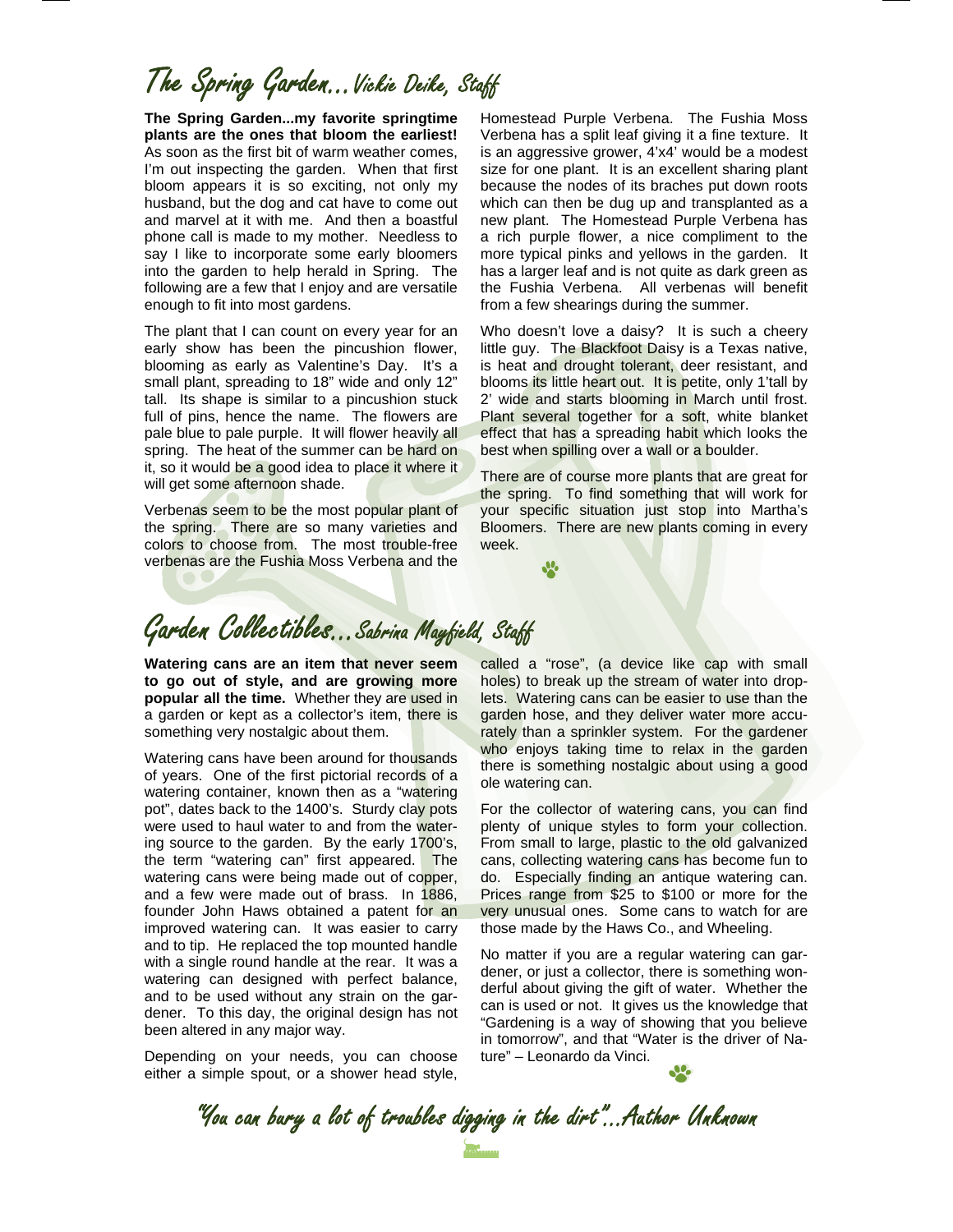### Container Gardening...Shirleen McDonald, Staff

**For many of us, gardening articles are just too technical.** Or, we just don't have the time to care for flower beds. Try container gardening. You can easily add vibrant color to your surroundings just by adding a few containers to your porch, patio or doorway. Select several containers in like colors, and fill with quality potting soil. Keep your color theme in mind and select flowers in compatible color tones and varying heights. Don't forget to add a 'pinch' of trailing ivy or vine to the outer edges of the planting. Your trailing ivy or vine will add dimension and balance to your plant selection.

There are gorgeous ceramic pots now available in vibrant colors and varying sizes, as well as the "long-time favorite" red clay pots and the selection of flowers are never greater than this time of the year. Come see the colors that nature has waiting for you at Martha's Bloomers!

### Water Garden Fun Maintenance...The Series...Karen Breneman

Maintenance, the bane of all gardeners, is necessary, but in a balanced ecosystem is minimal. Plants tend to outgrow pots or space provided and need to be thinned. Winter months are a good time to do this when many of the plants are dormant; however, thinning can be done at any time. Tropical water lilies may need to be removed from the pond if the winter temperatures remain below freezing for a prolonged period. (Most winters in the Houston area this is not a problem.) Check underwater plants periodically through out the year to ensure growth of these essential plants, which may have to be caged to prevent grazing by fish and other water creatures.

Earthen bottom ponds in heavy clay soils may not clear due to suspended clay particles which are too small to settle out. This problem can be solved by adding gypsum to the water. Make a slurry of the gypsum in water from the pond and return the mixture to the pond. The amount depends on the degree of cloudinesstoo much does not matter. Wait a day and if not clear add more until the pond clears. Once clear the pond should clear after rains unless there is excessive clay filled runoff. If that happens repeat the above procedure.

Algae can be a problem throughout the year. There are several chemicals available for treatment, but the most environmentally friendly method is to use barley straw. Float containers of the straw on the surface of the water. As the straw decomposes a chemical is released that prevents the algae from growing. For best results the straw should be added early spring and replaced every 3-5 months through the warmer months. Barley straw works and also provides homes for many small members of the pond ecosystem.

Container grown plants such as water lilies do need fertilizer to bloom. Special tablets are available for this purpose and when added according to label directions do not add fertilizer to the water which could upset the balance.

Water evaporates and needs to be replenished. In small ponds to maintain the health of the creatures it is necessary to pre-treat the water to remove the chorine and chloramines. Several different products are available for this purpose. Follow label directions on the product of your choice. Larger ponds can handle small additions at a time of untreated water. If in doubt-treat.

If you have a pump, it is necessary to periodically clean the filter. Follow manufactures instructions.

Do not clean the bottom of your pond! This is where the water creatures live and feed. The only exception is if the pond develops a foul odor. This is usually a result of a pond in the wrong location where it is getting leaves and other plant material. If the pond cannot be moved, place a screen or netting over the pond during leaf drop.

Put in a water garden. Sit beside it. Enjoy the peace and the beauty. Stress will melt away and peace of mind will return.

*For more information or to review this series, please check out Karen's book Gardening with Nature in Texas.*

"Despite the gardener's best intentions, Nature will improvise"...Michael P. Garafalo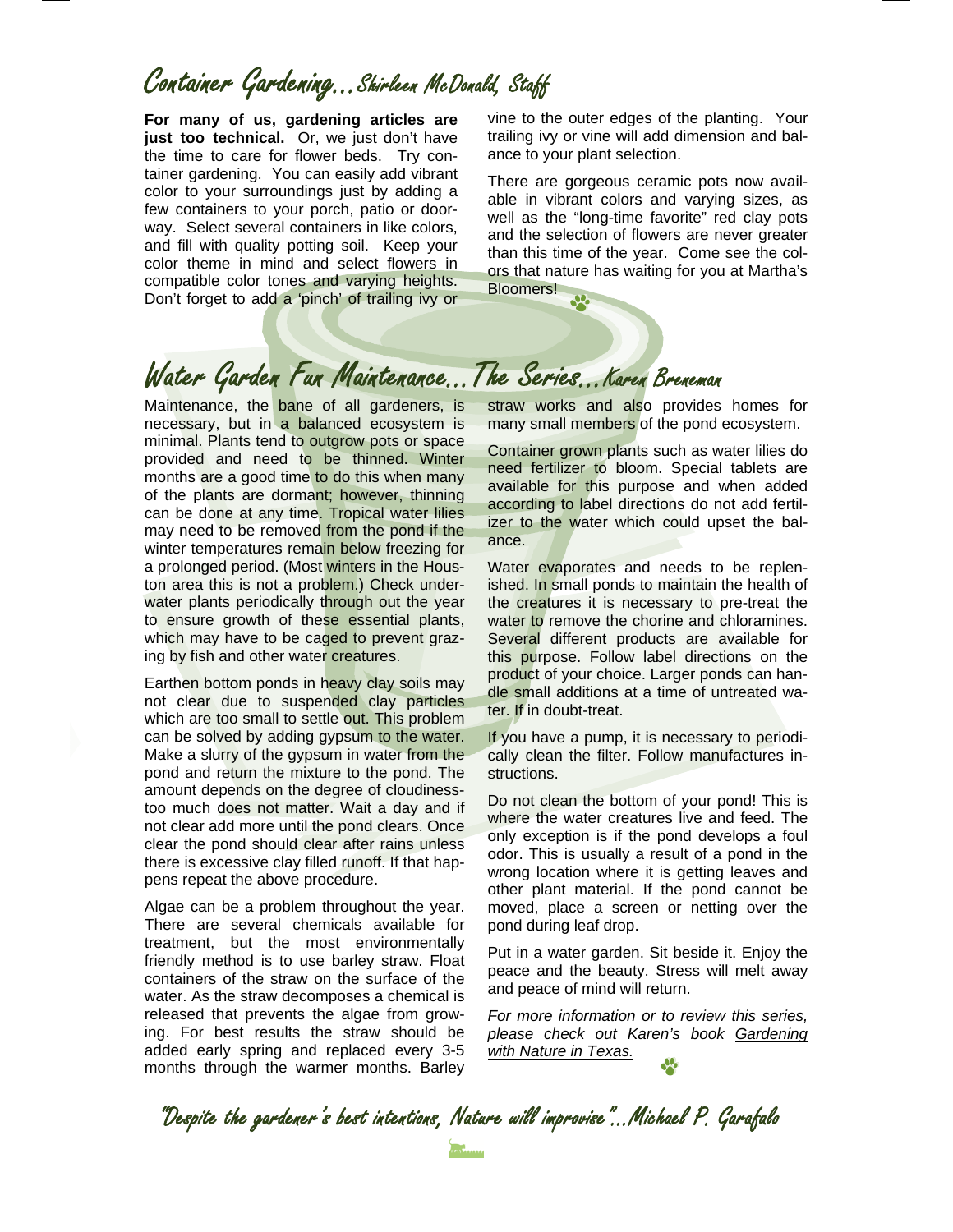### Corn Gluten Meal, An Organic Pre-emergent...Sharon Murry, Staff

**Corn gluten meal is a natural by-product of the wet corn milling process and should not be confused with corn meal.** It is regularly used in cattle, dog, fish, poultry and other animal feed because of its high protein content.

Corn gluten meal was discovered by Dr. Nick Christians of Iowa State University in the 1980's and he was issued a patent in 1991. Corn gluten meal may be used as a natural non-toxic pre-emergent herbicide. In our area, it is best to apply in early Spring or early Fall; however, it can be applied year-round on lawns to reduce the establishment of dandelions, crabgrass, grass burrs and many other troublesome annual weeds. Corn gluten meal works on seeds, not on established plants and it inhibits seed germination by drying out a seed as soon as it cracks open to sprout. It does not kill the existing weed; rather it keeps the weeds seeds from germinating.

Tests have shown that if corn gluten is applied regularly, in the spring and fall, dandelion infestations have been reduced by 100% in a period of 4 years. It is also a powerful natural fertilizer and will create large, healthy weeds if you apply it at the wrong time. The key is to apply the corn gluten meal before the weeds germinate.

Broadcast it at a rate of 20 lbs. per 1000 sq ft. on your lawn. As a plant food, corn gluten has an N-P-K ratio of 9-1-0 or 10% nitrogen by weight.

Corn gluten meal can also be used in vegetable gardens as a fertilizer and to help weed control after your vegetable seeds have sprouted, have true leaves and the plant roots are well established. The treatment will last 5-6 weeks. After this time, seeds can be planted in the treated areas without being effected. It is a good fertilizer and weed control for around well established vegetables, flowers, fruit trees and shrubs. Corn gluten releases nutrients into your soil over a long period of time and results improve with repeated use. It will not work until wetted, so wet it down using a fine soft spray after applying. Consider it a natural "weed and feed". You may also use the same treatment on your lawn in early October or 4-5 weeks before cool season weeds emerge.

*Reprinted from Mid-South Synergy's edition of the Texas Coop Power Magazine, March 2004 issue.* 

# A Garden for Hummingbirds & Butterflies...Vickie Deike, Staff

As the designer for the Landscape Department here at Martha's Bloomers, the most popular request I receive when planning gardens is to include plantings that attract hummingbirds and butterflies. And it's no wonder! These little visitors to the garden bring as much enjoyment as the plants themselves. The following are a few favorites that do well in our area.

With hummingbirds due to arrive in our area at the end of March or beginning of April, it's a great time to add plants that will encourage them to linger before continuing on their journey. Carolina Jessamine is an evergreen vine for sun that sporadically blooms yellow tube flowers in the winter and then absolutely explodes with blossoms at the first sign of spring. Russelia is a mounding perennial with tube flowers and very fine textured leaves that make it appear almost grass-like. It is a unique look and comes in red, coral, and yellow varieties, plant in full sun. Columbine is a great perennial for dappled light areas and is also an early spring bloomer. The Texas Gold Columbine has been designated a Texas Superstar<sup>tm</sup>! (For more information on the Texas Superstar<sup>tm</sup> program visit

ww.texassuperstar.com.)

Butterflies are easy-to-please little guys. One rule: You cannot have too many blooms! Coral Vine grows by tendrils in full sun and has profuse bright pink flower spikes in the summer that butterflies love, but watch out, so do the bees. A few low growing, (2'-3' tall) full sun perennials that are easy care and give extra bang for the buck are Plumbago, Lantana, and Salvia Greggii. Butterfly Bush, buddleia, is a semi-evergreen shrub typically 4'-5' tall with flowers spikes all summer. It comes in yellow, pink, blue, and purple varieties. Duranta is a large, perennial shrub, 5'-6' ht. with lush foliage and clusters of small blue / purple flowers spring to fall. It is one of the few butterfly plants that can take part shade.

Hopefully one or several of these suggestions will fit right in with your garden. If you would like help designing or installing a garden for hummingbirds and butterflies give Martha's Bloomers Landscape Department a call, 936- 870-4111.

"All gardeners live in beautiful places because they make them so"...Joseph Joubert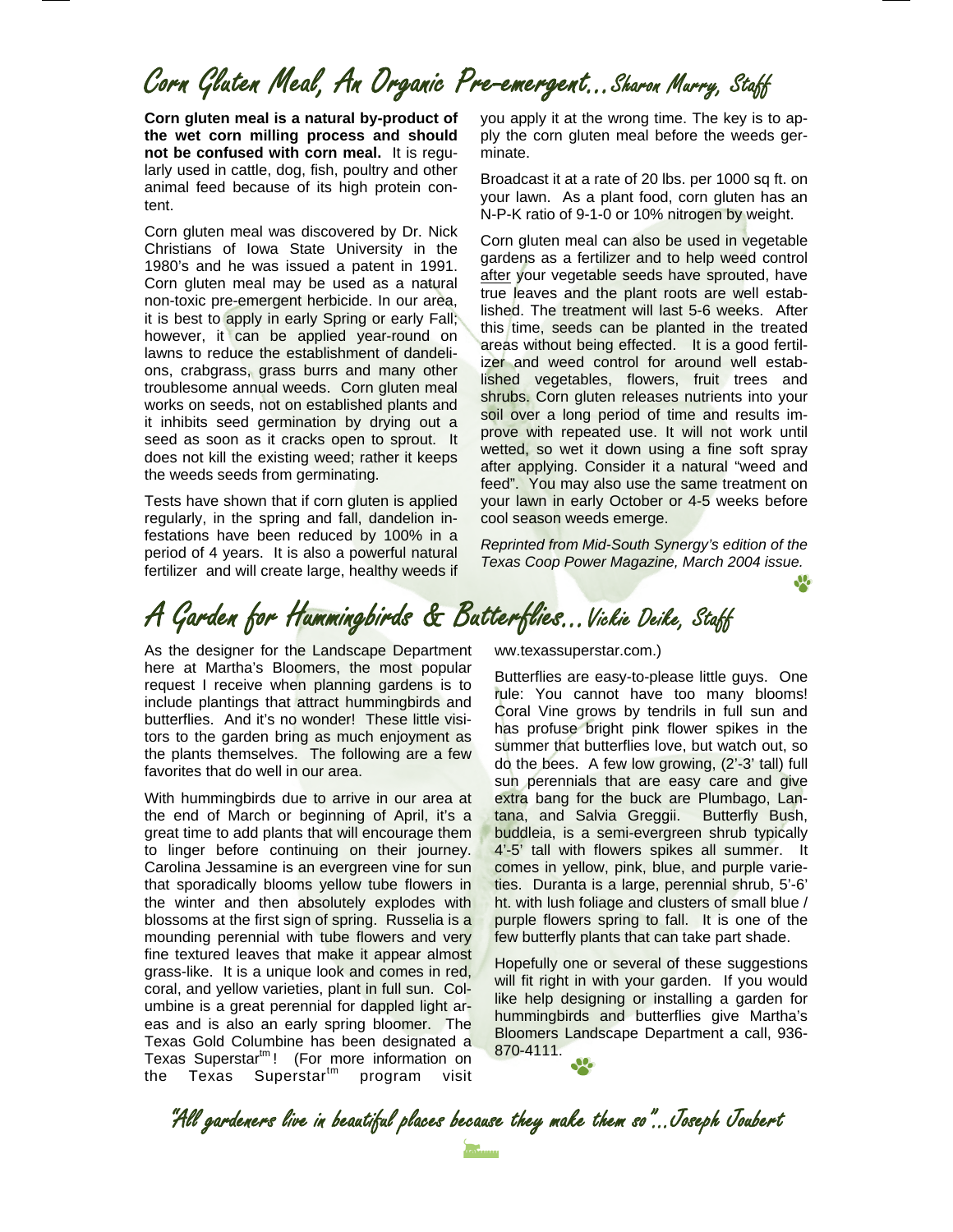Easter Buffet...Pam Hays, Staff

**Spring is in full swing and Easter is right around the corner.** As always, an approaching holiday means many of you will be spending the day visiting with family and enjoying lots of good food. Don't let the prospect of holiday cooking overwhelm you -- whether you're hosting a large family dinner, planning a small celebration with a few friends, or simply bringing a dish to pass at another person's home, you can easily and quickly prepare delicious dishes that will get you out of the kitchen and into good conversation with loved ones.

A **Honey-Glazed Turkey Breast** makes for a great main dish that can be complemented by a variety of casseroles or sides. We recommend pairing the **Honey-Glazed Turkey Breast** with another sweet dish -- **Sweet Potato Casserole With Praline Topping,** a guiltfree indulgence which is an easy way to have your vegetables and enjoy them, too!

A good **Green Bean Casserole** is a staple in your arsenal of favorite recipes. Change things up a bit by preparing a kid-friendly version, which is a healthier alternative to this popular dish. Roasted potatoes are a nice simple side and by using a combination of sweet potatoes and baking potatoes, you have added flavor, color and nutrition.

Finally, **Lemon Poppy Seed Cake** is a wonderful light dessert and a perfect finish to your holiday menu. You'll cut preparation time by starting with a prepared cake mix and if you're really ambitious, you can whip up some homemade vanilla ice cream to go with it. Then again, you can always head to the grocery store to pick up the "homemade" brand of your choice!

You'll be well on your way to a delicious Easter Buffet with these suggestions. Enjoy the day and your friends and family.

### *HONEY-GLAZED TURKEY BREAST*

1 (5 lb.) turkey breast Salt and pepper to taste\* 1/3 cup honey 3 Tbsp Dijon mustard 1-1/2 tsp dried rosemary leaves

Preheat oven to 325°F. Remove the skin from the turkey breast and discard; place the breast in a roaster pan. Season with the salt and pepper. In a small bowl, mix together the honey, Dijon mustard, and rosemary. Pour half the glaze over the turkey breast, and bake, uncovered, for about 2 hours, or until the meat ther-

mometer registers 170° to 175°F in the thickest part of the breast. You may want to add a little water to the bottom of pan, if needed. During the final 15 minutes of baking, brush the remaining glaze over the turkey breast. Serve. **Makes 10 to 12 Servings.** 

### *SWEET POTATO CASSEROLE WITH PRA-LINE TOPPING:*

3 cups cooked mashed sweet potatoes (yams) 1/2 cup sugar 1 egg 1 egg white 1 (5-ounce) can evaporated skimmed milk 1-1/2 tsp vanilla extract

#### *Praline Topping:*

1 cup light brown sugar 1/2 cup all-purpose flour 1/2 tsp ground cinnamon 6 Tbsp margarine, melted 1 tsp vanilla extract 1/2 cup chopped pecans, optional

Preheat oven to 350°F. In a mixing bowl, blend together the potatoes, sugar, egg, egg white, evaporated skimmed milk, and vanilla. Place in a 2-quart casserole dish coated with nonstick cooking spray, and cover with Praline Topping (see recipe below). Bake for 45 minutes until topping is browned and casserole is thoroughly heated. Serve. **Makes 8 to 10 Servings.** 

*Praline Topping:* In a medium bowl, mix together the brown sugar, flour, and cinnamon. Add the margarine, vanilla, and pecans, stirring until crumbly. Proceed with recipe as directed above.

#### *GREEN BEAN CASSEROLE*

1 (16-ounce) package frozen French-cut green beans 1 onion, chopped 1 Tbsp margarine 2 Tbsp all-purpose flour Salt and pepper to taste\* 1/2 cup skim milk 1/2 cup nonfat plain yogurt or fat-free sour cream 1 cup shredded reduced-fat sharp Cheddar cheese.

Cook the green beans according to the package directions; drain well. Preheat the broiler. In a small pot, sauté the onion in the margarine until tender. Blend in the flour, salt, and pepper. Gradually add the milk, stirring and cooking over medium heat until thickened and bubbly. Stir in the yogurt and green beans; heat thoroughly, about two minutes. Transfer to a 1-1/2-quart casserole. Sprinkle

"The best fertilizer is the gardener's shadow"...Author Unknown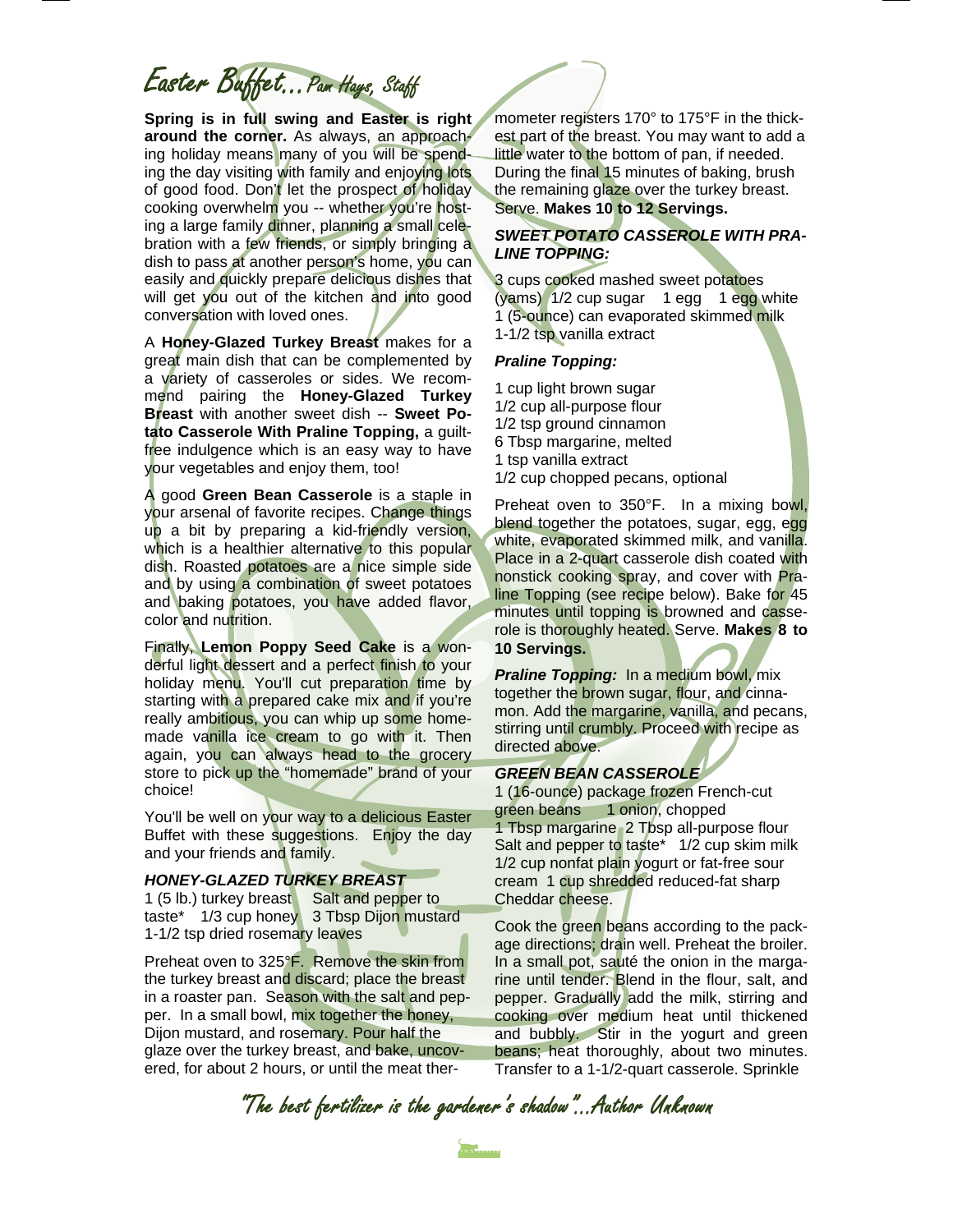#### **Continued from Page 4...Easter Buffet...**

with the cheese, and broil in the oven until the cheese melts. Serve. **Makes 8 Servings.** 

#### *LEMON POPPY SEED CAKE*

1 (18.25-ounce) package yellow cake mix 1/4 cup canola oil 1/4 cup water 1-1/3 cups nonfat plain yogurt 1 egg 3 egg whites 1 tsp almond extract 1/3 cup plus 3 Tbsp lemon juice

1 Tbsp poppy seeds 1 cup confectioners sugar

Preheat oven to 350°F. Coat a 10-inch Bundt pan with nonstick cooking spray; set aside. In a large mixing bowl, combine the cake mix, oil,

water, yogurt, egg, egg whites, almond extract, and 1/3 cup lemon juice. Beat until creamy. Stir in the poppy seeds. Pour the batter into the Bundt pan, and bake for 40 minutes, or until a wooden toothpick inserted in the center of the cake comes out clean. Cool in the pan on a wire rack for 10 minutes.

Meanwhile, combine the confectioners' sugar and remaining 3 tablespoons lemon juice, stirring until smooth. Remove the cake from the pan onto a serving plate, and drizzle with the lemon glaze. Cool. **Makes 16 to 20 (Slice) Servings.**

Ψ.

# Exclusively Yours...Tricia Barksdale, Petals 'n Bloomers

**Pick Up a "Right-Hand" Bouquet**...most people have heard the stories and seen the ads about the "right-hand diamonds". This trend encourages women to buy diamonds for themselves. Worn on the right hand, the diamonds indicate a woman's confidence and style. This same approach should apply to fresh flowers.

The "Why Wait?" program in Europe was launched by the Flower Council of Holland. Directed towards the "you're worth it" concept, it encourages women to buy their own flowers regularly. Since we know that flowers in an office or home improve creativity, problem solving and general feelings of well-being (according to research conducted by Rutgers

### Be a Winner...Shirleen McDonald, Staff

**Barbara Porsch is the fourth winner of our our Be A Winner Contest!** She received a gift certificate for two for lunch at Café M. Bloomers! Barbara submitted a great soup recipe.

#### **"Creamy Cilantro Potato Bisque"**

6 cups chicken broth

- 1/4 teaspoon white pepper
- 1/2 heaping teaspoon ground cumin
- 1 can (7 oz) chopped green chiles
- 2 or 3 white rose potatoes (about 2 lbs)

peeled and coarsely chopped.

1 cup lightly packed fresh cilantro springs (no stems)

4 green onions, thinly sliced, including tops 1 cup sour cream Salt to taste

In a large saucepan or dutch oven, combine

University, The Society of American Florists, and Texas A&M University), then waiting to receive flowers from someone else is not necessary. Conclusion?

**Pick up a "Right-hand Bouquet"...** 

**You're worth it!** 

Petals 'n Bloomers

**(936) 825-8577** 

broth, potatoes, pepper and cumin. Bring to boil and reduce heat. Cover and boil gently until potatoes are very tender when pierced, about 15-20 minutes. Let potatoes cool. In processor or blender, combine half of the potato mixture with chiles, cilantro and onion. Whirl until smooth. Transfer to another container. Puree remaining potato mixture and sour cream. Combine pureed mixtures and salt to taste. Can be served warm, or chilled and served cold.

If you want to "Be a Winner" just send in your favorite recipe, garden tip or question to gardenjournal@marthasbloomers.com.

Please keep your recipes or garden tips coming and watch to see if you are our next "Winner"!

"Green fingers are an extension of a verdant heart"...Russell Page